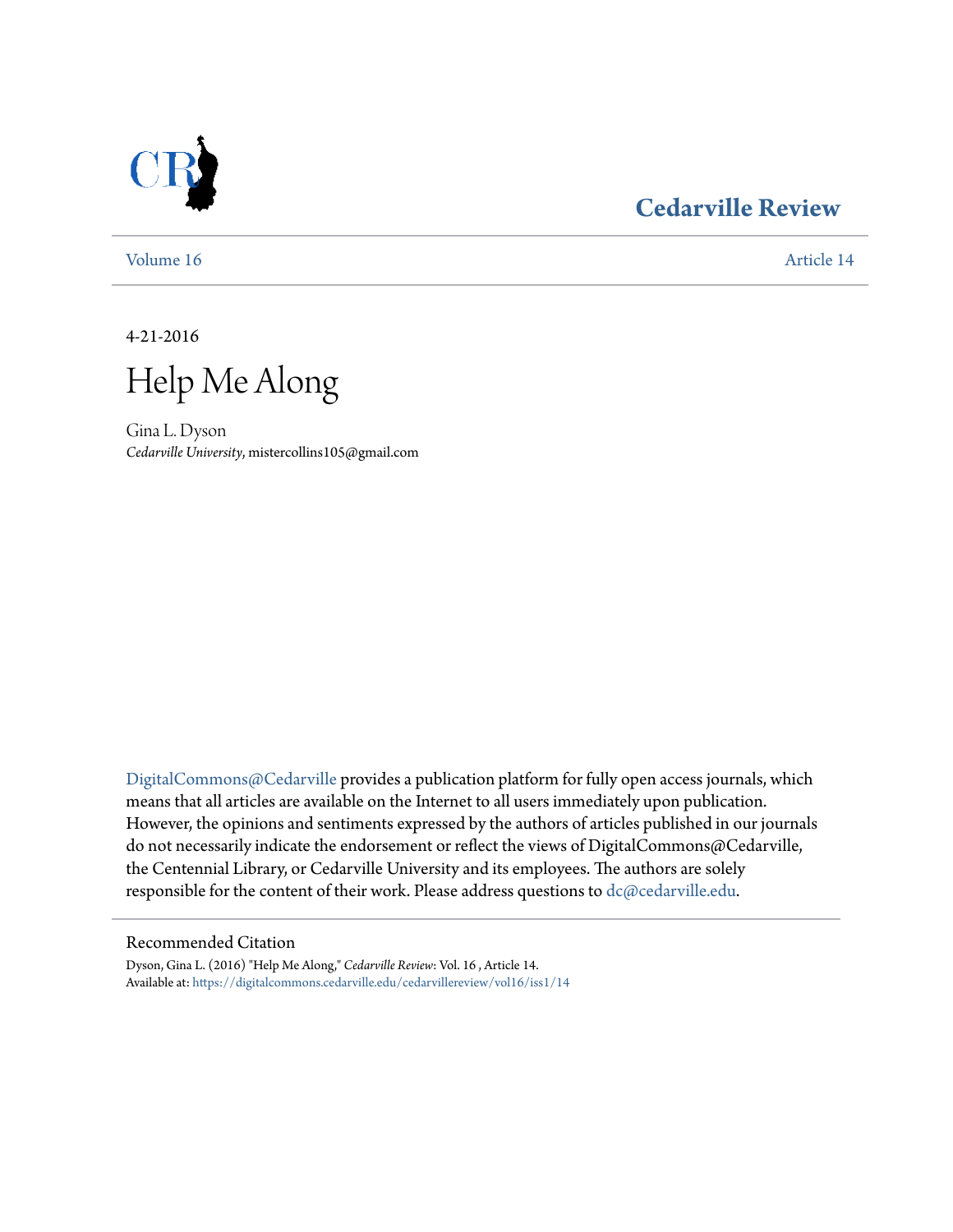## Help Me Along

Browse the contents of [this issue](https://digitalcommons.cedarville.edu/cedarvillereview/vol16/iss1) of *Cedarville Review*.

#### **Description (Optional)**

This is a relief technique project. It depicts a mother and her young son climbing a hill in the deep snow in the Adirondacks.

# **Creative Commons License**

This work is licensed under a [Creative Commons Attribution-Noncommercial-No Derivative Works 4.0](http://creativecommons.org/licenses/by-nc-nd/4.0/) [License.](http://creativecommons.org/licenses/by-nc-nd/4.0/)

#### **About the Contributor (Optional)**

Gina is an artist who enjoys using different techniques to depict humanity.

Follow this and additional works at: [https://digitalcommons.cedarville.edu/cedarvillereview](https://digitalcommons.cedarville.edu/cedarvillereview?utm_source=digitalcommons.cedarville.edu%2Fcedarvillereview%2Fvol16%2Fiss1%2F14&utm_medium=PDF&utm_campaign=PDFCoverPages)



Part of the <u>[Art and Design Commons](http://network.bepress.com/hgg/discipline/1049?utm_source=digitalcommons.cedarville.edu%2Fcedarvillereview%2Fvol16%2Fiss1%2F14&utm_medium=PDF&utm_campaign=PDFCoverPages)</u>